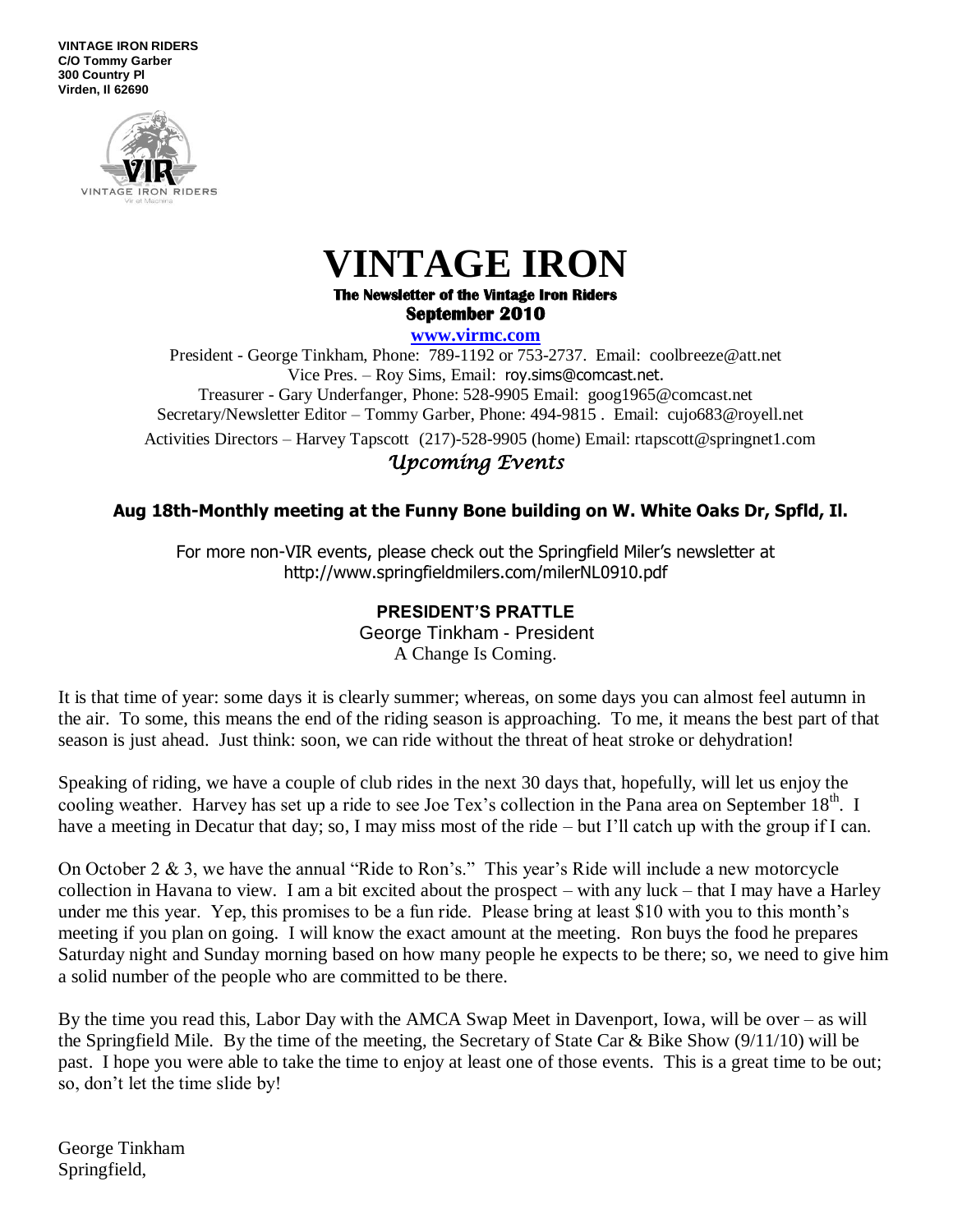#### **Activities**

#### **Harvey Tapscott**

September 2-5 --AMCA Swap Meet & Antique Motorcycle Races-- Blackhawk Chapter-- Davenport, Ia.

September 3 --Novice Races—Short Track-- IL. State Fairgrounds-- Springfield, IL.

September 4-- AMA Pro Races --Short Track -- IL State Fairgrounds-- Springfield, IL.

September 5 -- VIR VINTAGE PARK AND DISPLAY---SPRINGFIELD MILE----

September 11--Secretary of State Car and Bike show. resect. of state show

September 18 Club ride to Pana to visit bike and car museum.

October 2 -- VIR clubs "Ride to Rons"

\_\_ \_\_

#### **MINUTES OF MEETING July 21, 2010**

Meeting called to order at 7:18 P.M. by president Tinkham.

The club acknowledged a respect and love of our country by participating in the Pledge of Allegiance.

Officers and club members had a lengthy debate regarding the color of tee shirts and hats VIR should keep on hand to sell at meetings. Motion made to have gray or black tee shirts and hats and motion was seconded and passed.

VIR had 12 members in attendance at the Havana Car & Bike Show. VIR was awarded with \$300.00 for most bike entries.

Harvey proposed VIR consider a ride to Pana to visit the "Joe Tex" car collection on September 18.

George reminded the Oct 2, 2010, "Ride to Ron's" event. Ride will commence at 9:30 A.M. and participants are asked to be at Denny's on Wabash. George stressed members should participate and RSVP if you plan on attending.

**Old Business:** Treasurer Goog Underfanger stated that as of July 18, 2010, VIR had \$2,354.92 in club funds.

**New Business:** Keith Clements was voted in as a new VIR member.

**Products:** Marc Bumpus stated another clothing order will be arranged for fall of 2010.

Meeting adjourned at 8:02 P.M.

**"Vintage Visdom"** If there must be trouble, let it be in my day, that my child may have peace. *[Tom Paine](http://www.rightwingnews.com/quotes/revolution.php)*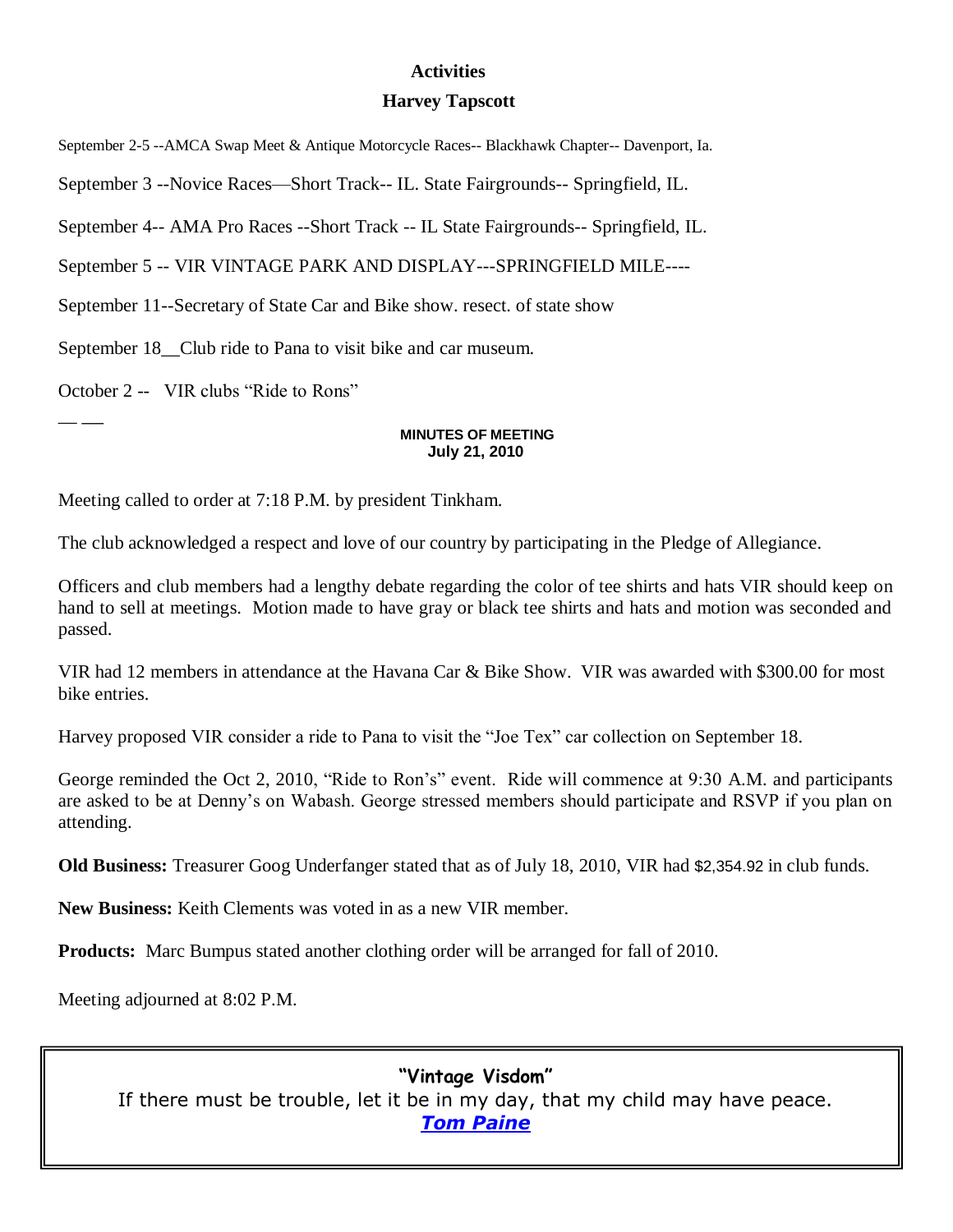

#### **FROM THE EDITOR** Real Tall Tales

And here we go, the run to the 2010 November elections. Yes, just cannot wait - the endless political advertisements depicting the opponent as shiftless and dishonest.

And do we elect the best person for the job? Hmmm? The political strategist hired by either side works on the most critical of issue related to being elected, no not ability or understanding of vital societal issues but name recognition. At this point, name recognition is metaphoric for the virtually unregulated ability of huge corporations to provide candidates with funding for inundation of the public with political commercials. Either way, hang on to your hats and give some thought on who you cast your ballot for.

**MORIN** THE MIAMI HERALD



.